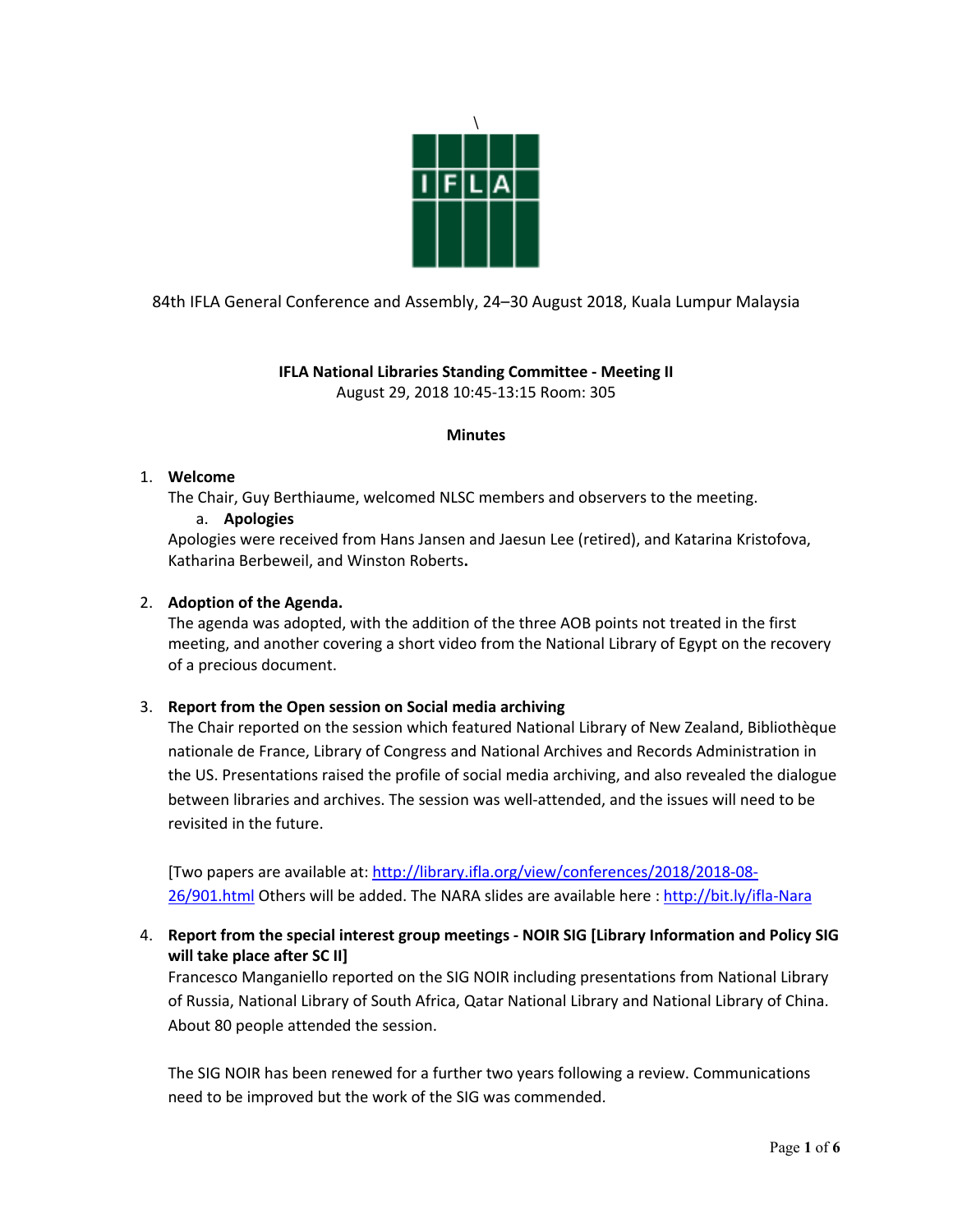Francesco Manganiello also reported on a meeting with Loida Garcia-Febo, ALA President, on collaboration with ALA entities working with international relations.

The Information co-ordinator reported on a forthcoming event in 2019 at Qatar National Library on international relations and communications. He also requested that SC members share information on how they approach communications in their libraries, so that he could later compile this information and share it back with the Committee.

# 5. **Report from the CDNL**

The Chair reported on the CDNL meeting, which he noted was the most interactive he had ever seen. Many opportunities were given for information sharing amongst participants. The afternoon featured another interactive session on the SDGs. The interactive element was much appreciated.

#### 6. **Feedback on the Division1/Division 4 Open Session on social media**

The Chair of Division I thanked the section for its work and gave an open invitation to the Committee to raise any issues and questions to the PC at its meeting on the 30th. The Secretary reported on the Open Session, which complemented the main SC session on social media archiving. Multiple perspectives were given on how different library types work with social media, with the Chair reporting on the issue from the perspective of national libraries. Mimi Coulter (Academic and Research Libraries) gave a strong presentation on blogging and social media. The use of social networking to promote services was also addressed, including the use of video and the use of library spaces in communications. For those interested in communications this session was extremely useful.

Committee members agreed with the importance of the session, and there was some discussion about providing some sort of guidelines for staff on how to provide information via social media.

#### 7. **Report on the Digital Unification Working Group – Isabelle Nyffenegger**

Isabelle Nyffenegger reported on a meeting of the group that took place on the 28th August. She will Chair the group, taking over from Guy Berthiaume. The aim of the group is to support the implementation of the UNESCO recommendation from 2015 on preservation of and access to documentary heritage including in digital form and IFLA's Strategic Direction 3, Key Initiative 3.2.2 states. There are multiple members of the WG, including IFLA, CDNL, UNESCO, ICA and outside experts from various national and other libraries.

Currently 22 case studies have been gathered, with information from more than 1300 libraries in c.50 countries. This resulted from a survey circulated in March 2018. Case studies were analysed for types of projects that libraries were undertaking.

Three main objectives were identified:

1. Rebuild a collection

2. Digitally gather documents produced by the same national, linguistic, religious or cultural community.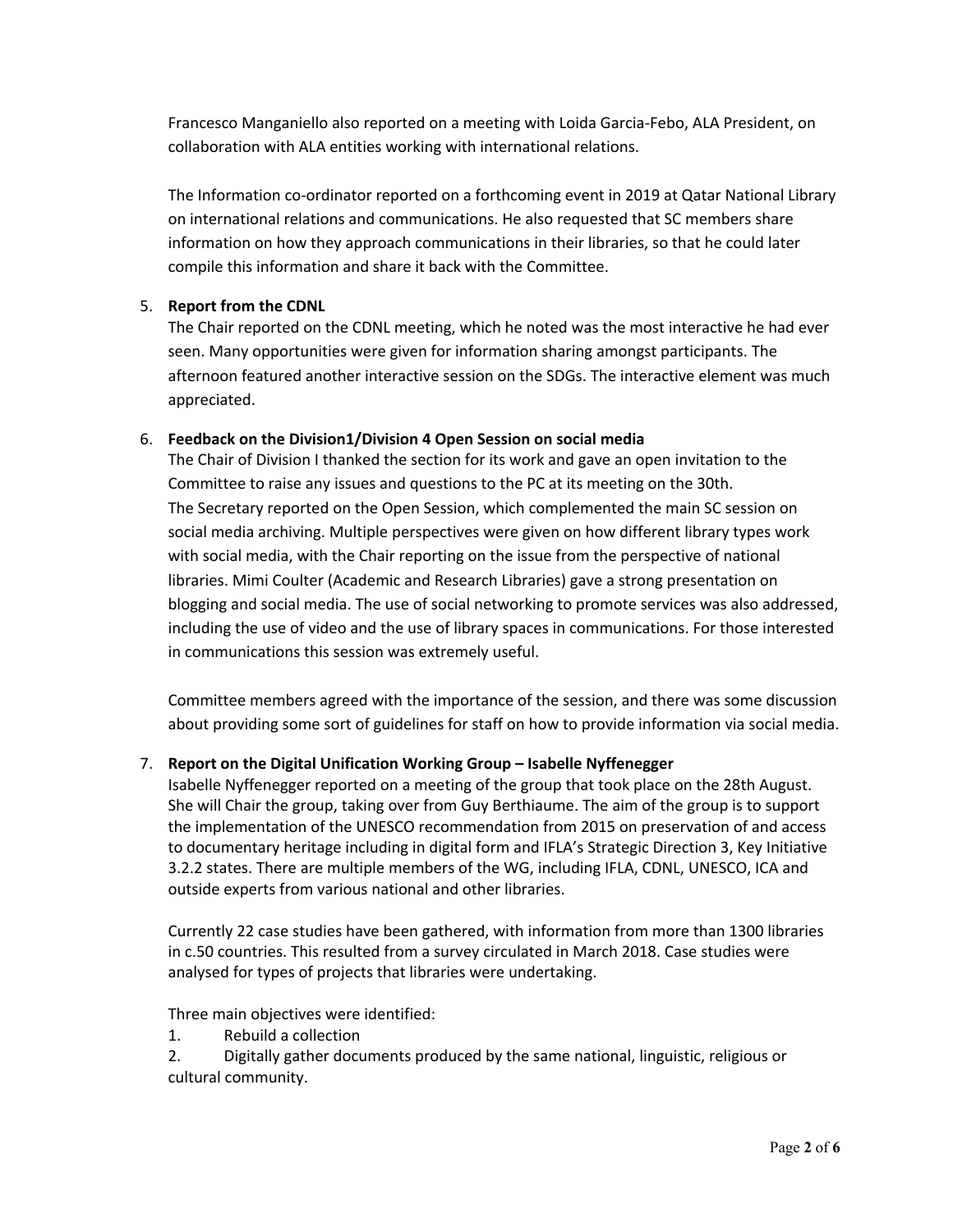3. Digitally gather and enhance documents as part of a history shared by multiple countries

Since 2000, projects have moved from gathering objects, to enhancing gathered sets of objects. Projects are not only focused on digitisation– they generally cover five elements: conservation; description; digitisation; dissemination; enhancement. In terms of duration, length varies – one year minimum, with the longest case study being six and a half years. Volume in projects also varies. Multiple document types are addressed, but a large majority focused on manuscripts and printed books. There is usually a public funding aspect to projects, but a handful utilize public funds and sponsorship, or public and private funds.

The group has produced 18 questions that should be asked at the outset of a project. Next steps will be to gather all the data into a database with the help of IFLA HQ, then to get the case studies published on the IFLA website, along with a set of questions to be raised and solved to undertake a project, with a set of answers based on the case studies

The Chair reported that the WG had been congratulated on the project, and that a first draft of the "questions to be raised when you want to undertake a digital unification project" will be reviewed by colleagues at the British Library and Library of Congress. IFLA HQ and the BnF will work on the case studies database. The next meeting of the WG will be in March, with a review at the WLIC in 2019. The PPT presentation will be made available on the website.

# 8. **Activities and actions for 2019 (including elections)**

The Secretary reiterated the call from HQ to contribute to the Global Vision, and provide submissions for the Ideas Store, particularly opportunity 9 where national libraries may have the most to contribute. Committee members were encouraged to react to any calls for submissions, and to react promptly to ensure national libraries' voices are heard.

The committee were also reminded that members can always contact the Chair and Secretary with ideas for Section activities, including the action plan.

Regarding the Global Vision, the Secretary reported that IFLA will develop a new strategy for 2019-2024. The timeframe for this process means that the new strategy will come in from August 2019, which necessitates a change to the timeline for SC nominations. There can be a maximum of 20 people on the SC at any time, appointed for four years. In order to ensure new members of the SC are able to provide input to the new strategy, calls for nominations for the SC will be circulated earlier – 3rd October 2018. The deadline will be the 3rd January 2019. If elections are needed, ballot papers will be circulated and the deadline for their completion is the 29th March 2019. The goal is that on the 5th April 2019 Members can be announced. The goal is that current and future members will give their input from April onwards in 2019 – meaning that new members will be expected to start engaging earlier than usual. The Chair, Secretary and Information Co-ordinator will take up their position from August 2019. 5-8 new members of the SC will be needed. Members serve for a four-year term, renewable once. If members are eligible for a second term, they must be re-nominated, it is not automatic and people will have to stand. A new Chair and Secretary will be needed as the current office holders are stepping down. For all positions we need committed people and are looking for good geographical spread in terms of membership.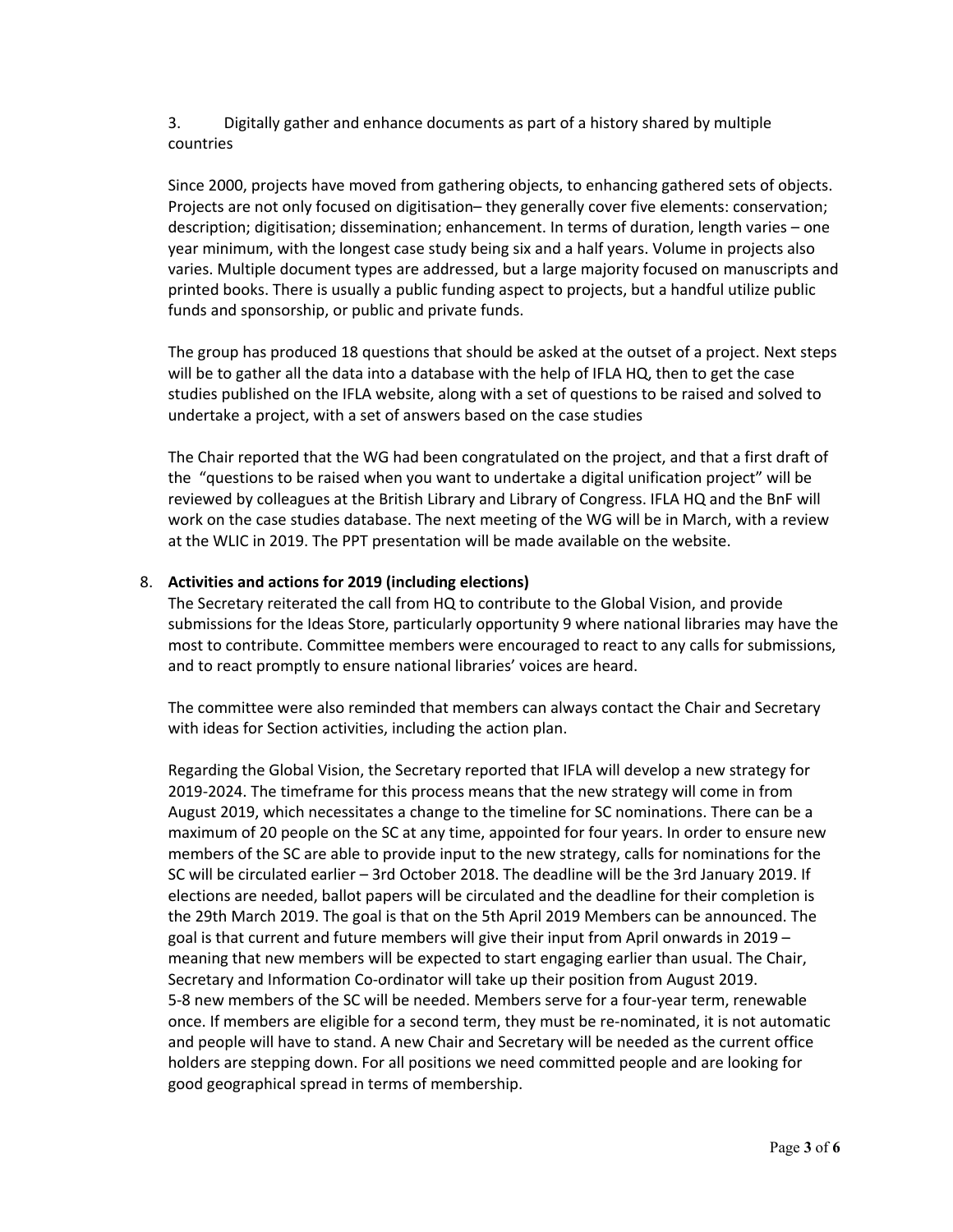Members and non-Members can consult the Officers' Corner on the website for expectations for SC members (https://www.ifla.org/officers-corner), and they can also contact the Secretary for further information.

Once the new Committee is settled, IFLA will be requesting the Section to start action planning, which will build into the organisation's overall plans to develop strategy and review governance.

### 9. **National Library Section´s program at IFLA 2019**

i. Report from planning group

The Secretary reported on a discussion from an informal meeting to discuss topics and formats for next year's session. Ideas that came to the forefront included safeguarding traditional knowledge (which could include CLM), national bibliographies, disaster planning, and grey literature (which could include the section on Serials and other Continuing Resources). The topic that seemed most popular was library spaces, which was also addressed at CDNL. Transformations of existing national libraries, the need to find additional space (sometimes offsite), the role of library space in supporting the SDGs, and the way that new national libraries are being designed – these topics all offer something interesting to plan a session around.

The Committee discussed the topics, including format. Strong support was expressed for space as the topic. It was pointed out that space and storage planning are two topics that also overlap, and this could be brought out in the session in some way. The extent to which the programme should be focusing on the Global Vision opportunities was also raised, and the Secretary welcomed this reminder and reassured the SC that the space topic would address a number of Global Vision topics and SDGs.

In terms of format, the Information Co-ordinator shared that IFLA was encouraging new formats for sessions. Lightning talks and a world café discussion/group discussion following presentations were one option that could work for our subject. However, Members said that if this approach was taken it is important that the outcome of discussions are reported back at the end of the session. It was also pointed out that small group discussions work best with a problem to solve, so it might be wise to connect any presentations with a problem statement – this idea was supported by Members, along with the need for a strong moderator and preparation in each group. Isabelle Nyffenegger suggested another format that could be useful: an approach generally adopted in scientific conferences. After interviewing panelists (before the open session), a moderator prepares three or four questions (which are shared with the panelists) and then put to them in the session. Rather than a succession of interventions and points of view, this permits a real exchange of ideas and viewpoints, allowing common questions to emerge as well as differences in approach. This obviously requires a lot more work for the moderator, who needs to do some preliminary work with the panelists and identify the relevant questions.

The opportunity to discuss Global Vision opportunities was raised (especially number nine) – when would we be doing this at WLIC 2019? Should it be in the programme so that core national library functions could be addressed? The Secretary recognised this as an issue, and referred to forthcoming surveys from Frederick Zarnt (see below) and IFLA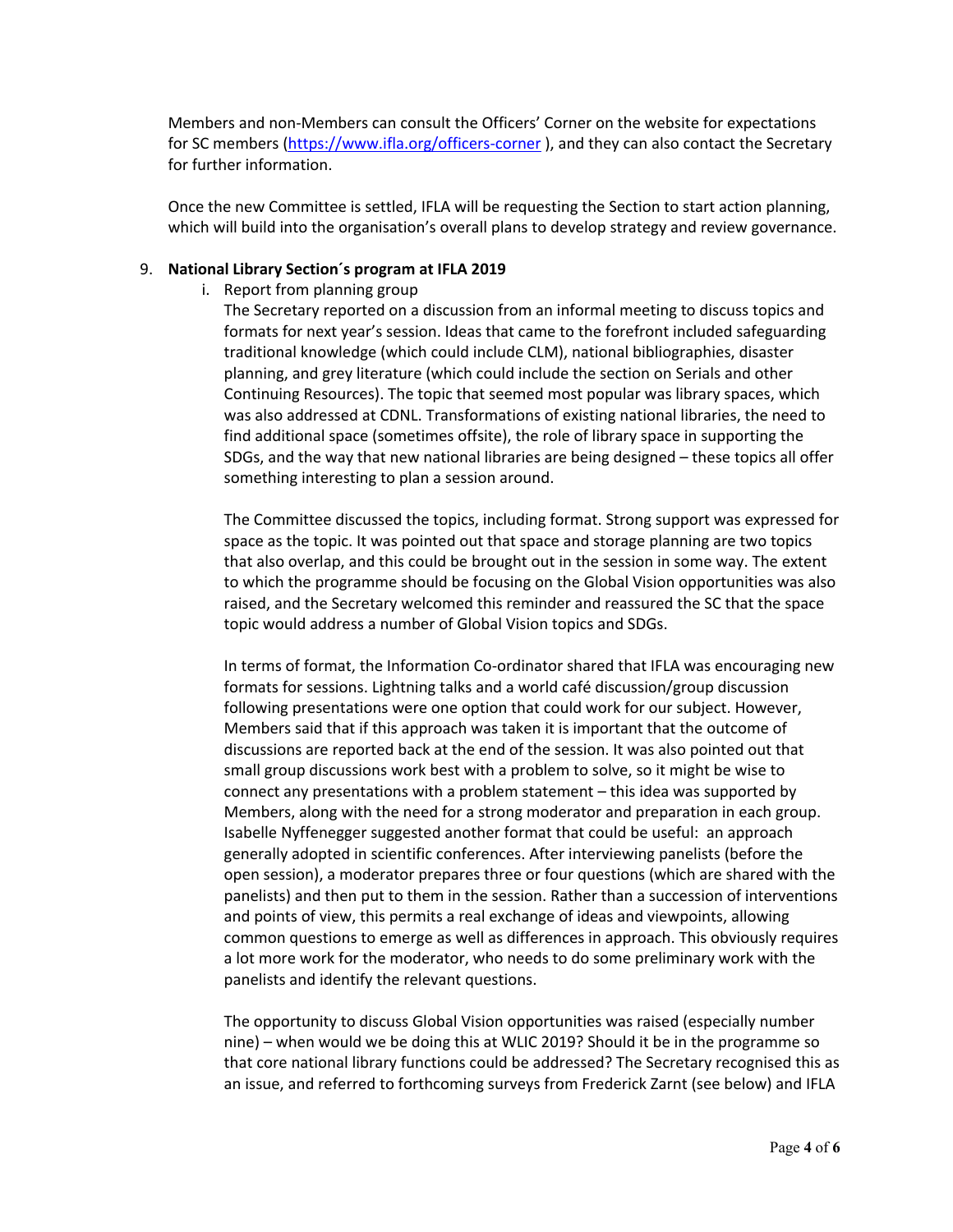HQ which will give fundamental information on core functions. CDNL could also look at the same issue.

ii. SIG programmes

Regarding the SIG Noir, the Convenor reported that the why and the how of international relations had been discussed in previous WLICs, so now a move towards concrete outcomes (guidelines) etc. could be appropriate. The potential meeting at QNL in 2019 on guidelines for international relations could provide a step towards something that could be discussed at the WLIC in Athens.

### 10. **Any other business**

1. Digital Legal deposit working group

Frederick Zarndt introduced a survey on legal deposit practices for born digital materials, mostly at national libraries. The survey is in its third iteration and is about to be distributed again. It will take 20 mins maximum to complete. IFLA sections are being requested to support it, and national libraries is a key contributor. Frederick requested that the section support the continuation of the survey by letting Stephen Wyber/Tanya Clausen know that we wish IFLA HQ staff to work on it.

- 2. Guidelines on internet access in libraries The Secretary referred to recently circulated Guidelines on Access to the Internet in Public Libraries. SC members have received a request from FAIFE to comment on the draft that has been produced. A reminder was made for SC members to contribute.
- 3. Message on ISO The national libraries standard that the Committee had previously contributed to (ISO 21248) had passed its second voting as an international standard with 100% approval. Depending on ISO decision, it will either be published soon or in two months.
- 4. Professor Hesham Azmi (National Library of Egypt) showed a short video detailing the return of a rare manuscript from an auction house in London.

The Chair closed the meeting at 12:45 and thanked the Committee for all their work.

#### **Attendees**

**Chair:** Guy Berthiaume **Secretary:** Genevieve Clavel **Information Officer:** Stuart Hamilton

#### **SC Members**

Nafisah Ahmad Renate Gömpel Lars Ilshammar Isabelle Nyffenegger Ismet Ovcina Liisa Savolainen Katarzyna Slaska Mark Sweeney Kristel Veimann